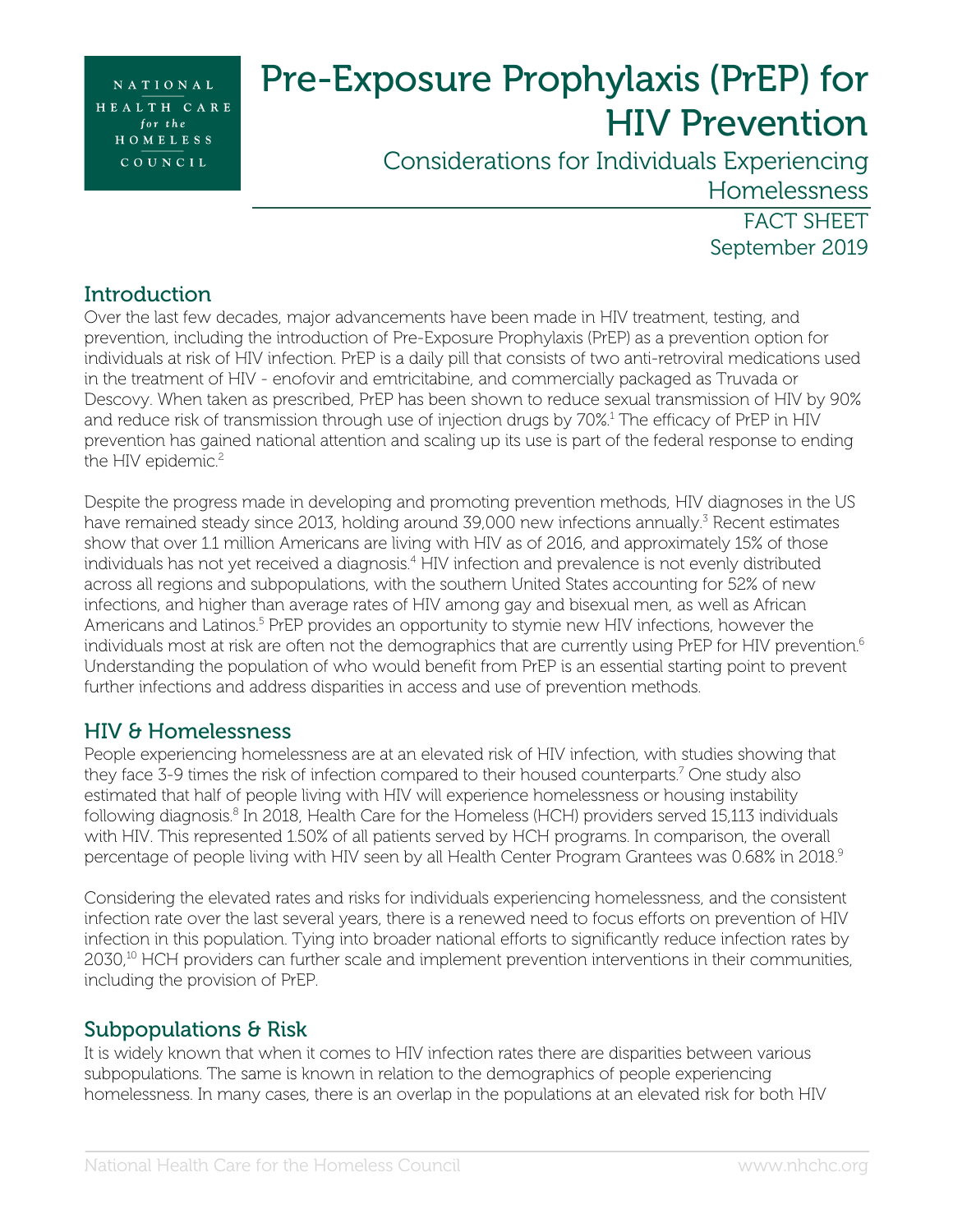People who Inject Drugs People of Color

infection and homelessness. This includes racial disparities, LGBTQ individuals – especially youth, and people who inject drugs. It is also important to note that the socioeconomic status of individuals within various subpopulations can elevate risk of HIV infection as individuals turn to survival behaviors that may expose them to the virus.<sup>11</sup> The intersectionality of risk factors can be daunting to the individuals in these subpopulations and the providers working to serve them. Understanding what these intersections may be can help to address consumers holistic needs, giving providers the background to know what other vulnerabilities exist for those they are working with.



## Figure 1: Intersecting Subpopulations at elevated risk of HIV and Homelessness

People who Inject Drugs People who inject drugs (PWID) are one key subpopulation that is at elevated risk for both HIV infection and potential homelessness. The Centers for Disease Control and Prevention (CDC) estimates PWID or those who inject drugs and are men who have sex with men account for one in ten new HIV diagnoses in the United States.<sup>12</sup> Sharing needles, syringes, and other equipment (works) puts individuals at a high risk of infection if they had previously been used by a person living with HIV, which can survive on a used needle for approximately 42 days.<sup>13</sup> Studies also show that in some cities, 40% of people who inject drugs report sharing syringes.<sup>14</sup> PWID are also more likely to engage in other risky behaviors while under the influence, especially engaging in unsafe sex practices.<sup>15,16</sup> One contributing factor to the high rates of HIV transmission among PWID is that many individuals do not know their own HIV status and unknowingly pass it on to those they share works with.<sup>17</sup>

LGBTQ Individuals

It is well known that people experiencing homelessness have higher rates of substance use conditions than those who are housed.18 Research has shown that there is an association between episodes of homelessness and injection drug use, with one study of people who currently or formerly inject drugs finding that 38% of participants reported at least one incidence of homelessness, and 50% of those individuals reported more than one experience of homelessness. <sup>19</sup> The researchers also found that homelessness was associated with relapse among participants who had stopped injecting drugs.<sup>20</sup> Recognizing the intersection between PWID, homelessness, and HIV is essential when working with individuals who fall into this subpopulation to implement strategies that address the complex needs of those who are at risk of HIV infection.

## Sexual Orientation & Gender Identity

There are documented disparities in HIV infection rates for people who identify as a sexual or gender minority, specifically men who have sex with men (MSM) and individuals who are transgender. In 2017, MSM accounted for 66% of all HIV diagnoses, with MSM who also use injection drugs experiencing a compounding risk.21 Studies have also shown disparities in HIV infection rates for black MSM compared with white MSM, likely due to access to care.<sup>22</sup> Risk factors associated with unprotected sex and unknown HIV status have contributed to continued high rates of HIV among MSM.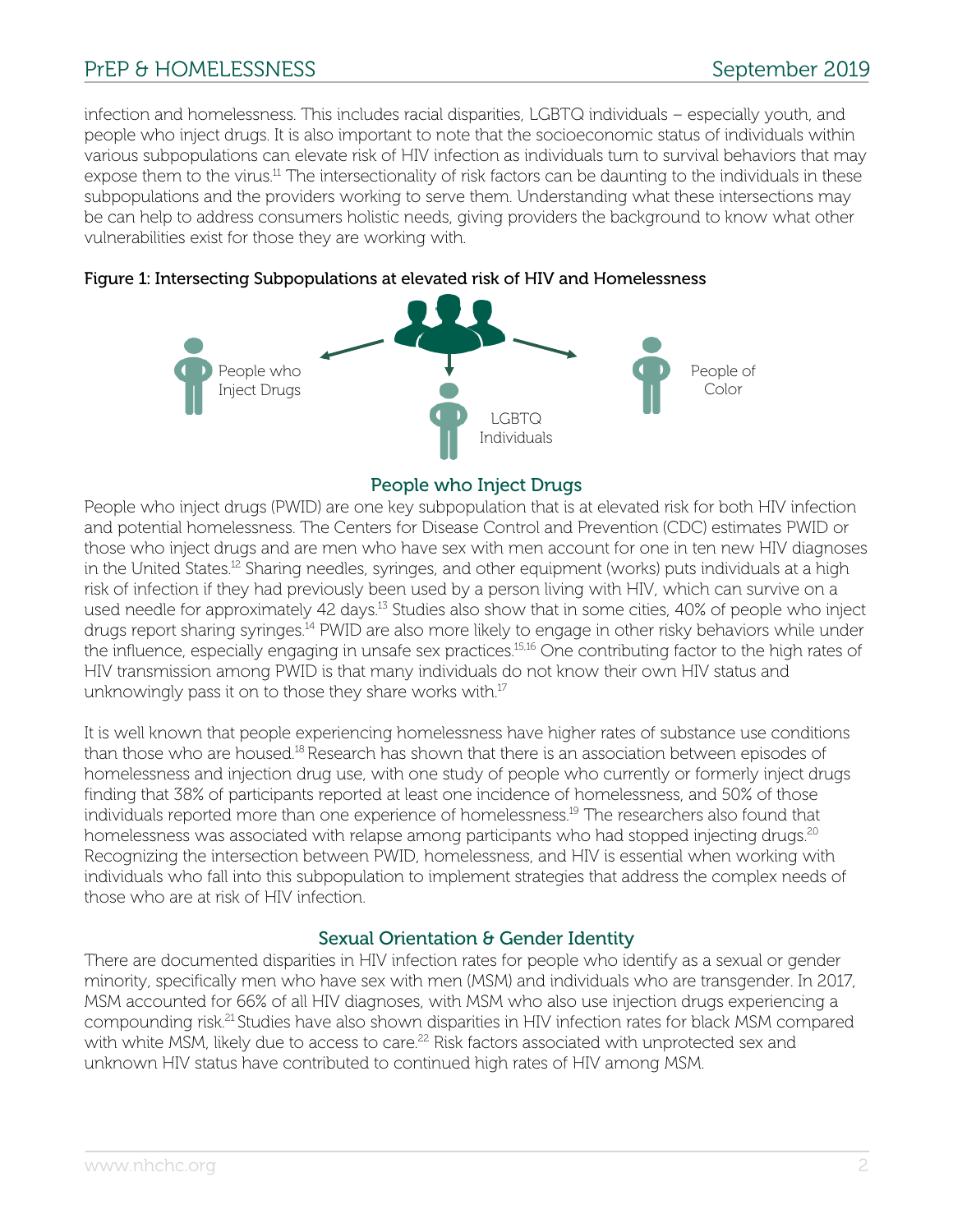For individuals who are transgender, a recent survey of the literature found that an estimated 14% of transgender women are HIV positive, with significantly higher rates for transgender women of color.<sup>23</sup> This significant disparity is in part because transgender individuals may not feel safe accessing health care services, especially if they have had negative experiences in the past. Lack of culturally appropriate care can delay HIV diagnosis and provision of prevention interventions.

Studies have also shown that a disproportionate number of LGBTQ people experience homelessness, especially among youth. While the overall number of LGBTQ people experiencing homelessness is not known, organizations that serve youth experiencing homelessness report that an estimated 30 – 45% of youth they serve are LBGTQ.<sup>24</sup> Often, youth run away from home or are forced out due to a lack of support from their family regarding their gender identity or sexual orientation. Once homeless, youth are also likely to engage in survival sex or be victims of sexual abuse, which puts them at a higher risk of HIV infection and other STIs. Transgender youth experiencing homelessness are at an even higher risk of HIV infection as they often face higher rates of both physical and sexual victimization.<sup>25</sup>

## Racial and Ethnic Disparities

As with many health conditions across the United States, there are significant racial and ethnic disparities in HIV infection rates. In 2014, the CDC found that African Americans accounted for 45% of new HIV diagnoses.<sup>26</sup> Similarly, Hispanics/Latinos accounted for 23% of new HIV diagnoses in 2014, though they account for 17% of the overall population.<sup>27</sup> HIV diagnosis rates were also higher for American Indians and Alaska Natives, who had an infection rate of 18.3 and 5.1 per 100,000 for males and females respectively (compared to 12.6 and 1.7 for white males and females).<sup>28</sup>These disparities are in part caused by disparities in access and linkage to appropriate care, as evidenced by the disconnect between those who are at risk of HIV with indications for PrEP and those who acquired and filled prescriptions for PrEP as shown in the chart below (Chart 1). 29

## Chart 1. Disparities in PrEP by Race and Ethnicity – Indication vs. Prescription, 2014 - 2016

Source: Ya-lin A. Huang, "HIV Preexposure Prophylaxis, by Race and Ethnicity — United States, 2014–2016," *MMWR. Morbidity and Mortality Weekly Report* 67 (2018), https://doi.org/10.15585/mmwr.mm6741a3.30



Racial and ethnic disparities also persist among people experiencing homelessness. In 2017, the US Census Bureau estimated that the United States population was 72.3% White, 12.7% African American, and 0.8% American Indian or Alaska Native, as well as 81.9% Non-Hispanic and 18.1% Hispanic.<sup>31</sup> By comparison, the US Department of Housing and Urban Development estimated that in 2017 the homeless population in the United States was 47.1% White, 40.6% African American, 3.0% American Indian or Alaska Native, and 21.6% Hispanic, as shown in the chart below (Chart 2).<sup>32,33</sup> Systemic racism has informed practices over decades and has contributed to the overrepresentation of people of color experiencing poverty and homelessness in the United States. Further, many evidence-based practices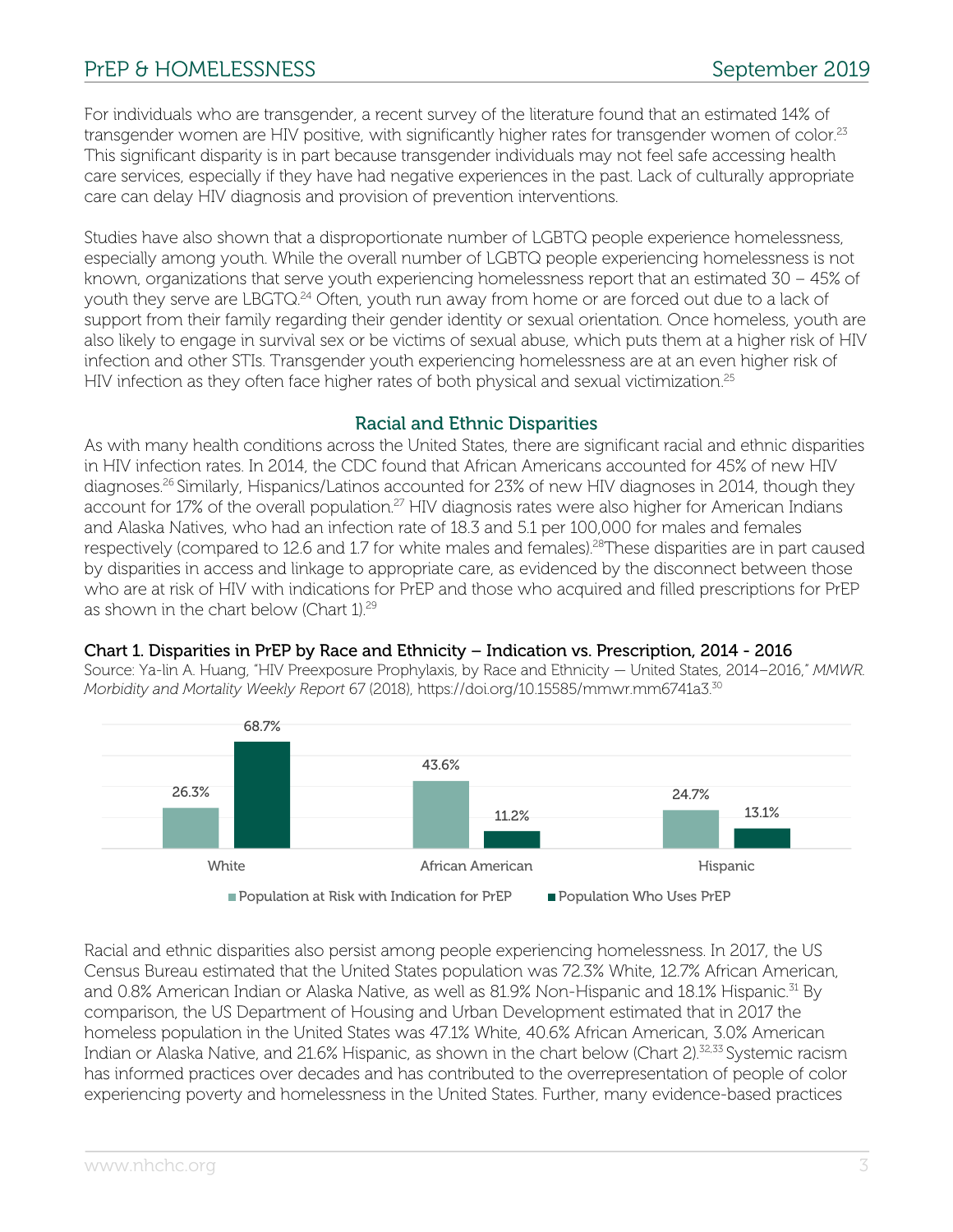are not evaluated for their efficacy among various racial and ethnic groups, making it necessary to adapt interventions for the population served. Providers should also consider whether their consumers match the demographics of the community they are serving to identify gaps in outreach or engagement practices that can be addressed to ensure that people of color have equitable access to health care services.

## Chart 2. Racial and Ethnic Disparities in Homelessness by Percent of Population, 2017

81.9% 78.4% 18.1% 21.6% 72.3% 12.7% 0.8% 3.0% 47.1% 40.6% Non-Hispanic Hispanic White African American American Indian or Alaska Native Overall Population People Experiencing Homelessness

Source: "Addressing Health Equity through Health and Housing Partnerships," CSH<sup>34</sup>

## Promising Practices & Considerations in Care

Health Care for the Homeless (HCH) programs are well positioned to provide PrEP and other HIV prevention interventions to individuals at risk of HIV infection. The HCH model of care incorporates an interdisciplinary care team model to best serve vulnerable individuals, which translates directly to testing, prevention, and connection to HIV treatment. Integrating behavioral health, primary care, and social services can help to address the underlying issues that may be leading to risky behavior and can supplement health education to reduce risk of infection. The team can also include community health workers and peers support workers, who have been shown to be an effective bridge to HIV prevention services, as well as testing and treatment, in part through the reduction of stigma around HIV.<sup>35</sup>

Outreach efforts are an essential component of connecting individuals experiencing homelessness to PrEP. As HCH providers know, meeting people where they physically are is an important first step

towards engaging them in care as it offers an opportunity to build trust with providers and learn about the available resources. In some communities, street outreach includes point of care testing for HIV and screening for risk factors.38 This also affords an opportunity to provide health education on PrEP and other prevention options, and providers can prescribe PrEP to those with a high risk of HIV infection. Health education is an especially important component of outreach efforts, as individuals may not know what PrEP is and that it is available to them.<sup>39</sup>

## Other Prevention Strategies<sup>36</sup>

While PrEP is highly effective, it may not be the best fit for every individual served. Other prevention strategies can be considered and include:

- Diagnosis and treatment of other sexually transmitted infections
- Health education including condom use
- HIV testing & connection to treatment to reducing viral load of those with HIV can prevent transmission
- Needle exchange and other harm reduction Programs
- Access to substance use treatment $37$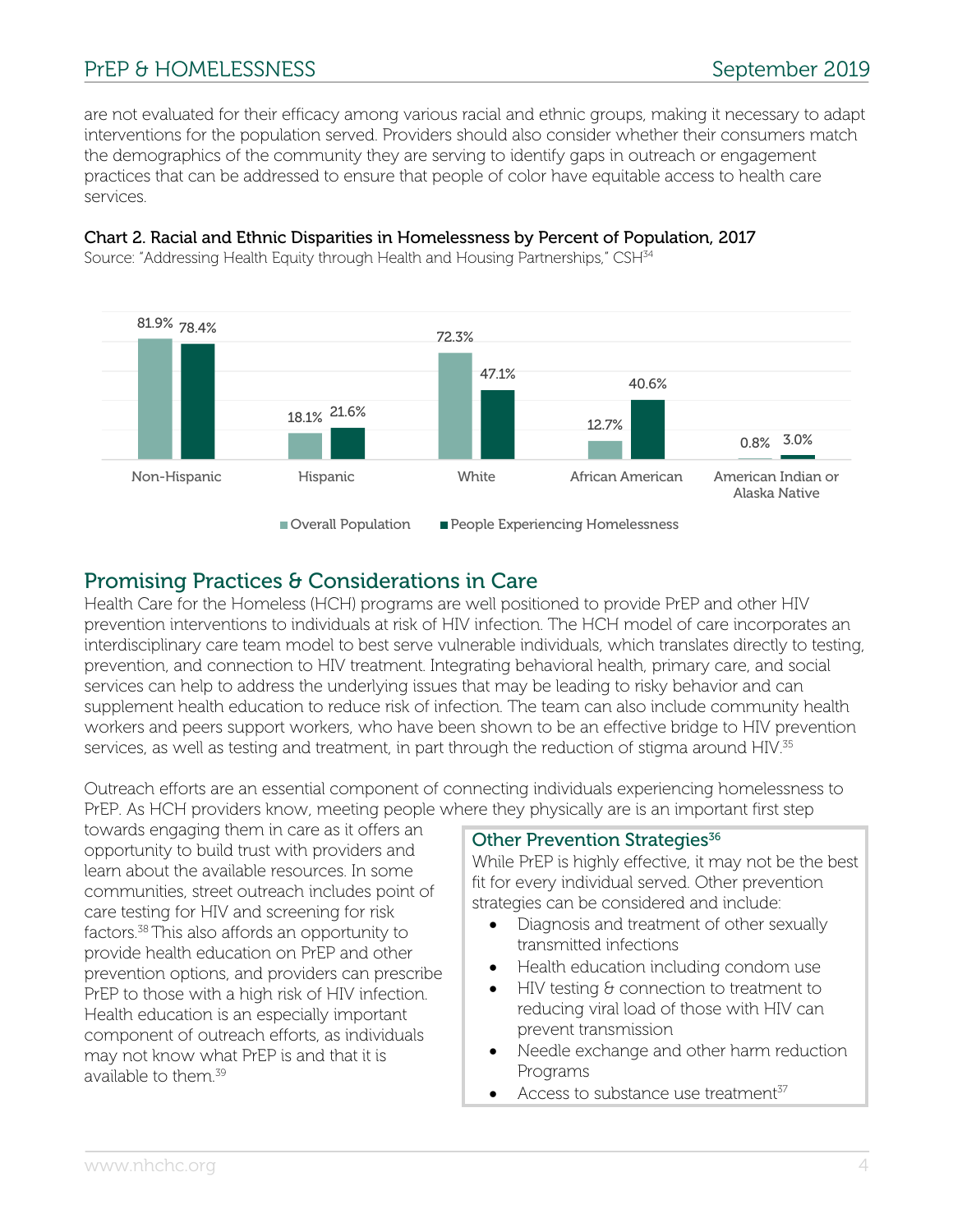As individuals presenting at the health center may have multiple co-morbidities, it is easy to see how PrEP could be passed-up in favor of addressing immediate needs. Some HCHs have found it beneficial to have a designated PrEP coordinator to ensure that it does not fall through the cracks. A PrEP coordinator may work to build relationships with consumers, review individual risks, and work with providers to get the consumer a prescription for PrEP. Having one person dedicated to this process makes sure that someone is actively addressing the prevention needs of the population they serve rather than asking every provider to add this task to their list. When capacity limits the health center's ability to designate one individual to this task, they could also conduct an all staff training to ensure everyone is comfortable discussing PrEP with consumers and review their workflow to identify a natural place to incorporate risk screening and prescription of PrEP to reduce provider burden while also ensuring that consumers have access to PrEP and other prevention interventions.

The social determinants of health (SDOH) are also an important consideration for individuals experiencing homelessness and at risk of HIV infection. Determining the individual's barriers to accessing the health center, pharmacy, and complying with medication recommendations is an important first step towards addressing these needs. Discussions with the consumer and screening tools, like PRAPARE,<sup>40</sup> can help to identify these barriers and be a starting place to address them. For example, transportation is often an issue for individuals with limited income. Providing bus passes or ride sharing options can help to engage individuals in care and follow-up on treatment. Similarly, folks may not be able to afford PrEP. Recognizing this barrier is important and can be addressed through financial assistance programs.<sup>41</sup> Often social needs, like housing and food security take immediate precedence for people experiencing homelessness. Working with them to address these issues while initiating PrEP and other medical treatment can help to build trust and improve overall quality of life.

## Recommendations

## Build on the HCH Model of Care

Use the integrated care team model to address the holistic needs of the individual while working to connect them to PrEP. Incorporating community health workers and peer support builds a robust prevention program that is supportive and responsive to consumer needs.

## Designated Provider or Updated Workflow

Identifying a provider that may be a community health worker or peer if appropriate, to ensure that PrEP is discussed with those who may be eligible and at risk for HIV infection, is an effective way to ensure that it does not fall through the cracks. When this is not possible, health centers can consider where conversations about PrEP fall best into their current workflow.

## Partner with Ryan White Programs

Ryan White Programs focus on testing and treatment of HIV across the country. Working with these partners can help to create a smooth system across the HIV care continuum<sup>42</sup> for those who are HIV positive and can provide additional access to prevention resources and other community partners.

## Learn from Medication Management Strategies

Once an individual is connected to PrEP, medication management is key. Learning what works for people experiencing homelessness in other cases can help to inform health center strategies around PrEP. Some examples include using pill boxes for individuals who have multiple medications to keep track of. If medication is lost, stolen, or there is a lack of storage options, the health center can work with the pharmacy to provide a shorter duration of medication with more frequent follow-ups, meaning less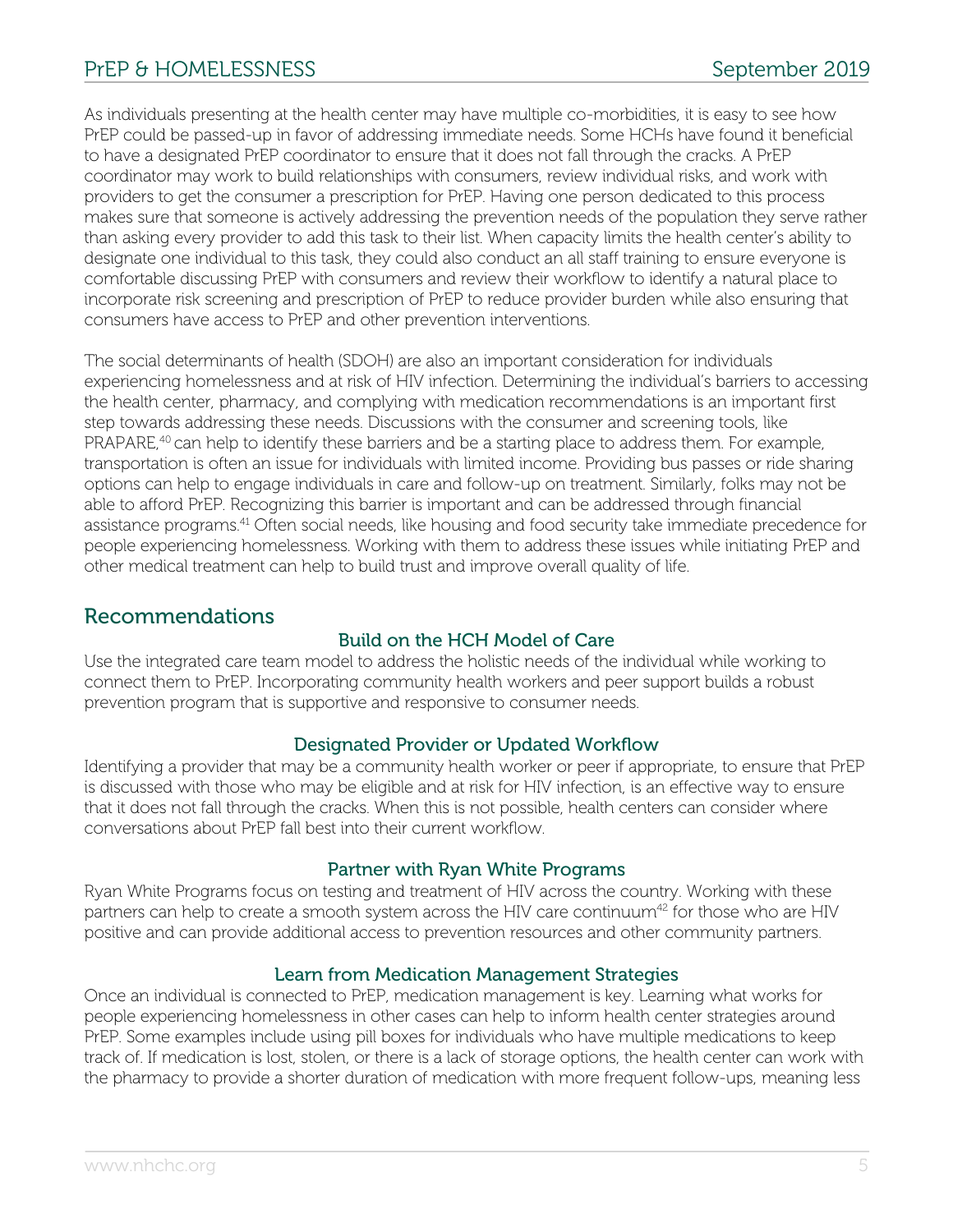medication is lost or needs to be transported. It is important to consider the individual consumer when working through what will work best with their needs.

## Culturally and Linguistically Appropriate Care

Providing services that are responsive and sensitive to the people served, including those in the community who are not engaged in care, is important to ensure continued connection to health care services. This includes having staff that represent the community, tailoring interventions to best meet their needs, and providing a safe and affirming environment for transgender and gender nonconforming individuals.

## Address Social Determinants of Health

The social determinants of health, including housing, transportation, income, and food security all impact an individual's ability to comply with medical recommendations. When possible, health centers can screen and work towards addressing these needs, which can help to ensure that consumers have access to PrEP and other medical services.

## Combine PrEP with other HIV Prevention Efforts

PrEP is most effective in combination with other HIV prevention methods including condom use to prevent other STIs. Including education on safe sex practices and harm reduction strategies around syringe use is important to reduce overall risk, especially for individuals who may have difficulty with medication management.

## Staff and Community Education

It may be that some health center staff are not aware of PrEP as an HIV prevention option. Ensuring that staff have up to date information will allow them to have a greater level of comfort discussing PrEP as an option for individuals at high risk for HIV. Similarly, the broader community may not be aware of PrEP or the need for HIV prevention. Providing community education can engage new partners and stakeholders and can help to reduce stigma surrounding HIV and PrEP.

## **Conclusion**

Connecting individuals who are at high risk of HIV infection to PrEP is a major step towards ending the HIV epidemic in the United States. HCHs are well positioned to address the disparities in HIV prevention as many of the subpopulations at risk overlap with those experiencing homelessness. Using the unique skills, care model, and values that HCH providers bring to the field will allow them to engage individuals at high risk of HIV infection in prevention activities, including initiation of PrEP where appropriate.

## **Resources**

- Alliance Health Project PrEP Navigation Protocols by UCSF Capacity Building Assistance Partnership
- PrEP Financial Assistance Programs
- Ending the HIV Epidemic: A Plan for America
- PrEP Basics by the Centers for Disease Control and Prevention

Suggested Citation for this Fact Sheet: National Health Care for the Homeless Council. (September 2019.) Pre-Exposure Prophylaxis (PrEP) for HIV Prevention: Considerations for Individuals Experiencing Homelessness (Author: Lauryn Berner, Project Manager, NHCHC) Available at: www.nhchc.org/hivprep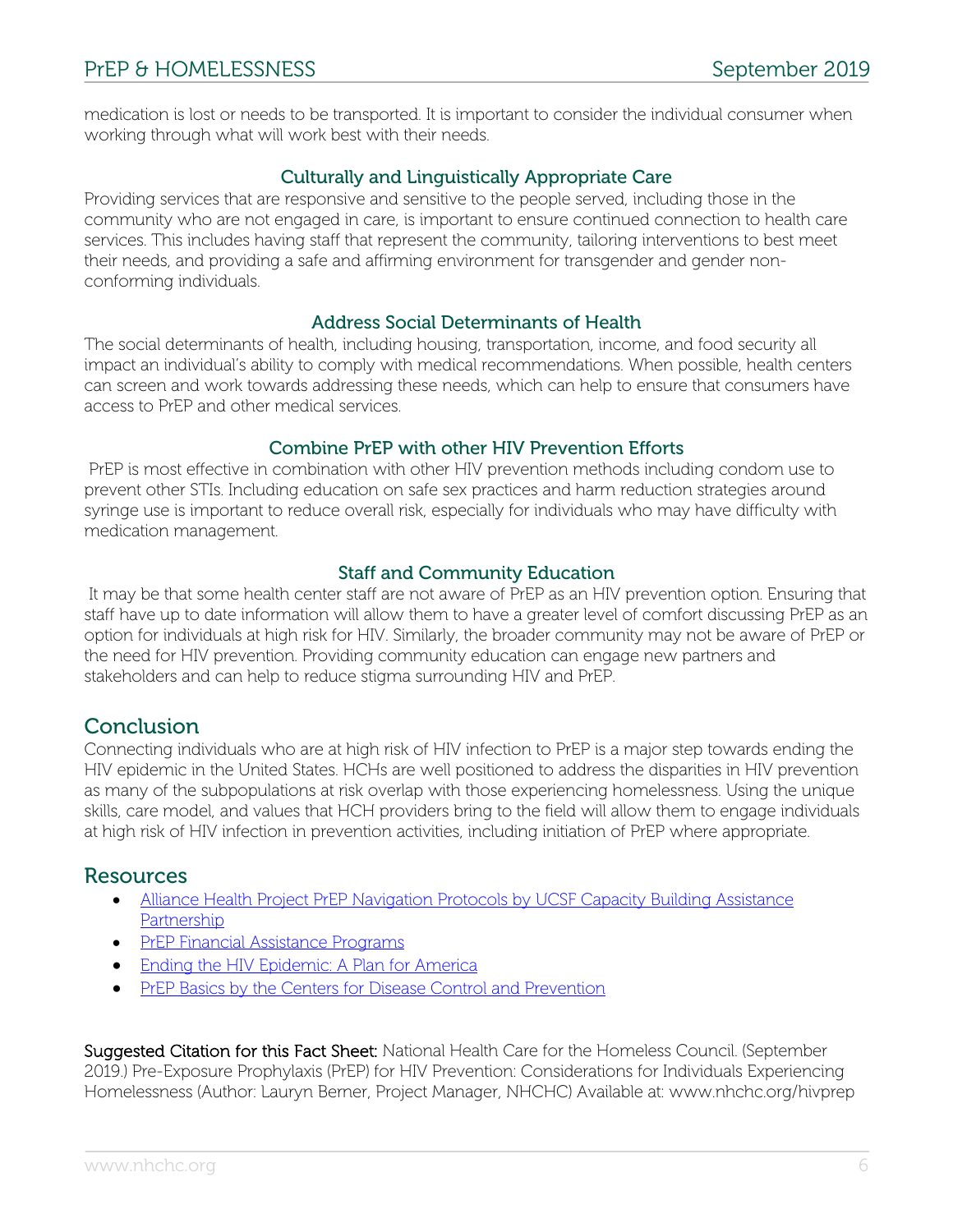# References

- 1. Division of HIV/AIDS Prevention et al., "Pre-Exposure Prophylaxis," HIV.gov, May 21, 2018, https://www.hiv.gov/hiv-basics/hiv-prevention/using-hiv-medication-to-reduce-risk/pre-exposureprophylaxis.
- 2. "HIV PrEP Framework," HIV.gov, May 20, 2016, https://www.hiv.gov/federal-response/policies-issues/prepframework.
- 3. Centers for Disease Control, "U.S. Statistics," HIV.gov, March 13, 2019, https://www.hiv.gov/hivbasics/overview/data-and-trends/statistics.
- 4. "Status of HIV in America," HIV.gov, March 18, 2019, https://www.hiv.gov/federal-response/ending-the-hivepidemic/hiv-in-america.
- 5. "Status of HIV in America."mbed fo
- 6. Huang, "HIV Preexposure Prophylaxis, by Race and Ethnicity United States, 2014–2016."
- 7. Sarah Knopf, "HIV/AIDS among Persons Experiencing Homelessness: Risk Factors, Predictors of Testing, and Promising Testing Strategies" (Nashville, TN: National Health Care for the Homeless Council, December 2012), http://www.nhchc.org/wp-content/uploads/2011/09/InFocus\_Dec2012.pdf.
- 8. "HIV CARE CONTINUUM: The Connection Between Housing And Improved Outcomes Along The HIV Care Continuum" (Collaborative Solutions, January 2015), https://files.hudexchange.info/resources/documents/The-Connection-Between-Housing-and-Improved-Outcomes-Along-the-HIV-Care-Continuum.pdf.
- 9. 2018 UDS analysis, Conducted by the National Health Care for the Homeless Council, September 2019
- 10. "Ending the HIV Epidemic: A Plan for the United States. | HIV | JAMA | JAMA Network," accessed April 12, 2019, https://jamanetwork.com/journals/jama/fullarticle/2724455.
- 11. "Transgender People | Gender | HIV by Group | HIV/AIDS | CDC," April 16, 2019, https://www.cdc.gov/hiv/group/gender/transgender/index.html.
- 12. "Injection Drug Use | HIV Risk and Prevention | HIV/AIDS | CDC," March 5, 2019, https://www.cdc.gov/hiv/risk/idu.html.
- 13. "Injection Drug Use | HIV Risk and Prevention | HIV/AIDS | CDC."
- 14. "HIV and Injection Drug Use" (National Center for HIV/AIDS, Viral Hepatitis, STD, and TB Prevention, Division of HIV/AIDS Prevention, Centers for Disease Control and Prevention, November 2016), https://www.cdc.gov/hiv/pdf/risk/cdc-hiv-idu-fact-sheet.pdf.
- 15. "Injection Drug Use | HIV Risk and Prevention | HIV/AIDS | CDC."
- 16. "HIV and Injection Drug Use."
- 17. Nora D. Volkow and Julio Montaner, "The Urgency Of Providing Comprehensive And Integrated Treatment For Substance Abusers With HIV," Health Affairs 30, no. 8 (August 2011): 1411–19, https://doi.org/10.1377/hlthaff.2011.0663.
- 18. "Homelessness & Health: What's the Connection?" (Nashville, TN: National Health Care for the Homeless Council, February 2019), https://www.nhchc.org/wp-content/uploads/2019/02/homelessness-and-health.pdf.
- 19. Sabriya L. Linton et al., "The Longitudinal Association between Homelessness, Injection Drug Use, and Injection-Related Risk Behavior among Persons with a History of Injection Drug Use in Baltimore, MD," Drug and Alcohol Dependence 132, no. 3 (October 1, 2013): 457–65, https://doi.org/10.1016/j.drugalcdep.2013.03.009.
- 20. "The Longitudinal Association between Homelessness, Injection Drug Use, and Injection-Related Risk Behavior among Persons with a History of Injection Drug Use in Baltimore, MD."
- 21. "HIV in the United States and Dependent Areas | Statistics Overview | Statistics Center | HIV/AIDS | CDC," accessed May 29, 2019, https://www.cdc.gov/hiv/statistics/overview/ataglance.html.
- 22. Richard Davies Burt and Sara Nelson Glick, "Racial Disparities in HIV," The Lancet HIV 4, no. 7 (July 2017): e281– 82, https://doi.org/10.1016/S2352-3018(17)30064-4.